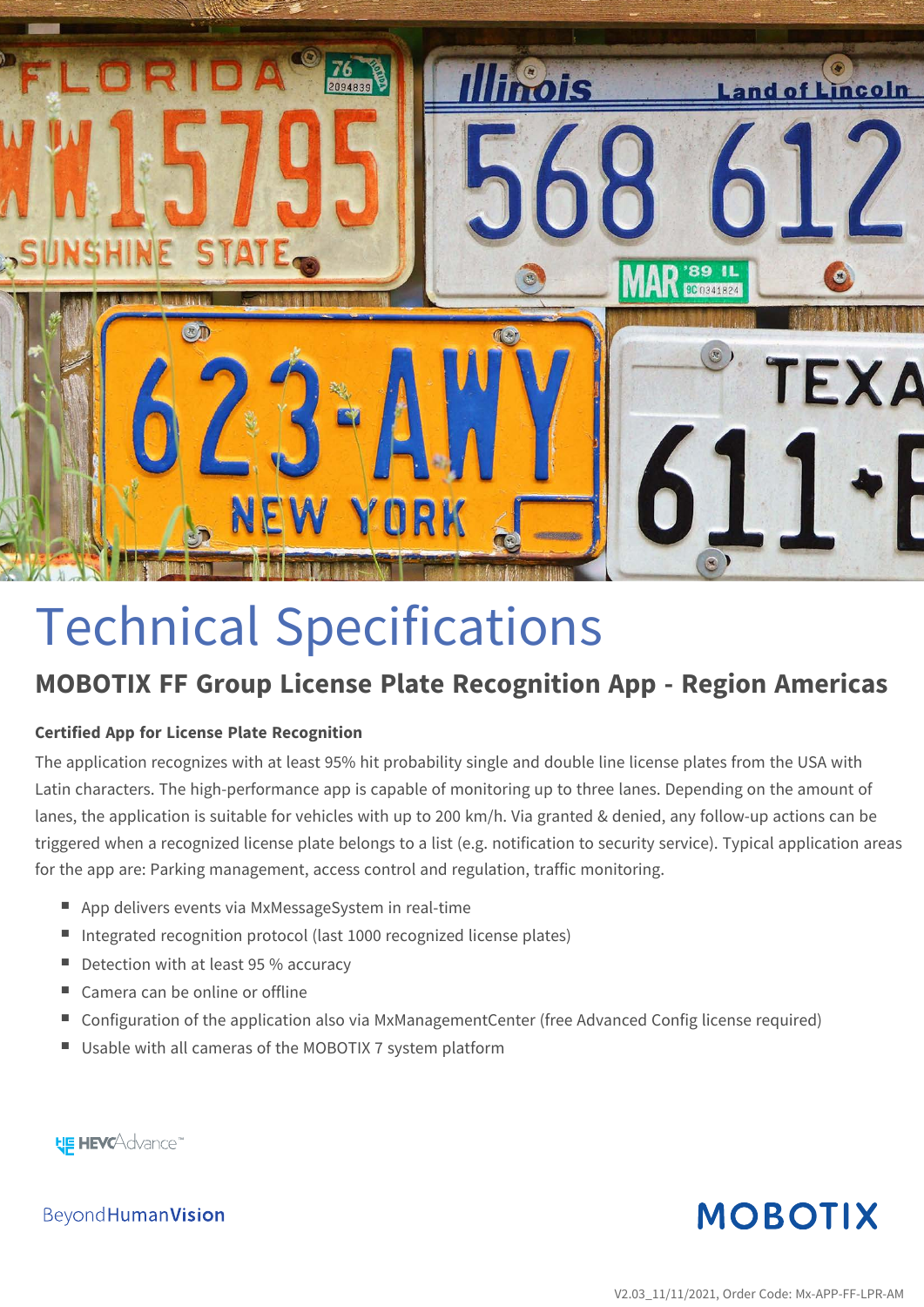#### **Certified App for License Plate Recognition - Region Middle East**

The app's artificial intelligence-based algorithms, which have been successfully tested in numerous middle eastern markets, allow the reliable recognition of single and two-line license plates of vehicles in the supported regions of origin (Saudi Arabia, United Arabic Emirates, Bahrain, Kuwait, Qatar, Oman). Typical application areas for the app are: Parking management, access control and regulation, traffic monitoring.

- App delivers events via MxMessageSystem in real-time
- Integrated recognition protocol (last 1000 recognized license plates)
- $\blacksquare$  Detection with 95% accuracy
- $\blacksquare$  Camera can be online or offline
- Configuration of the application also via MxManagementCenter (free Advanced Config license required)
- Can be used with all cameras of the MOBOTIX 7 system platform

### **Product Information**

| Product Name                                    | FF Group License Plate Recognition App - Region Americas                                                                             |
|-------------------------------------------------|--------------------------------------------------------------------------------------------------------------------------------------|
| Order Code                                      | Mx-APP-FF-LPR-AM                                                                                                                     |
| Supported MOBOTIX Cam- Mx-M73A, Mx-S74A<br>eras |                                                                                                                                      |
| Minimum Camera Firmware v7.1.2.24               |                                                                                                                                      |
| MxManagementCenter<br>Integration               | $-$ min. MxMC $v2.4.x$<br>- Configuration: Advanced Config license required<br>- Event Search: Smart Data Interface license included |

## **Product Features**

| <b>App Features</b>                          | ■ License plate recognition of one- and two-line license plates<br>■ Recognition of latin characters optimized for American license plates<br>Recognition log (Smart Data / Event Search via MxManagementCenter)<br>MOBOTIX events via MxMessageSystem<br>Multiple lists for individual actions (e.g. access granted, alarm, etc.) |
|----------------------------------------------|------------------------------------------------------------------------------------------------------------------------------------------------------------------------------------------------------------------------------------------------------------------------------------------------------------------------------------|
| Maximum number of lanes 3                    |                                                                                                                                                                                                                                                                                                                                    |
| Maximum number of<br>enrolled license plates | 1000                                                                                                                                                                                                                                                                                                                               |
| Meta Data / Statistic<br>formats             | JSON                                                                                                                                                                                                                                                                                                                               |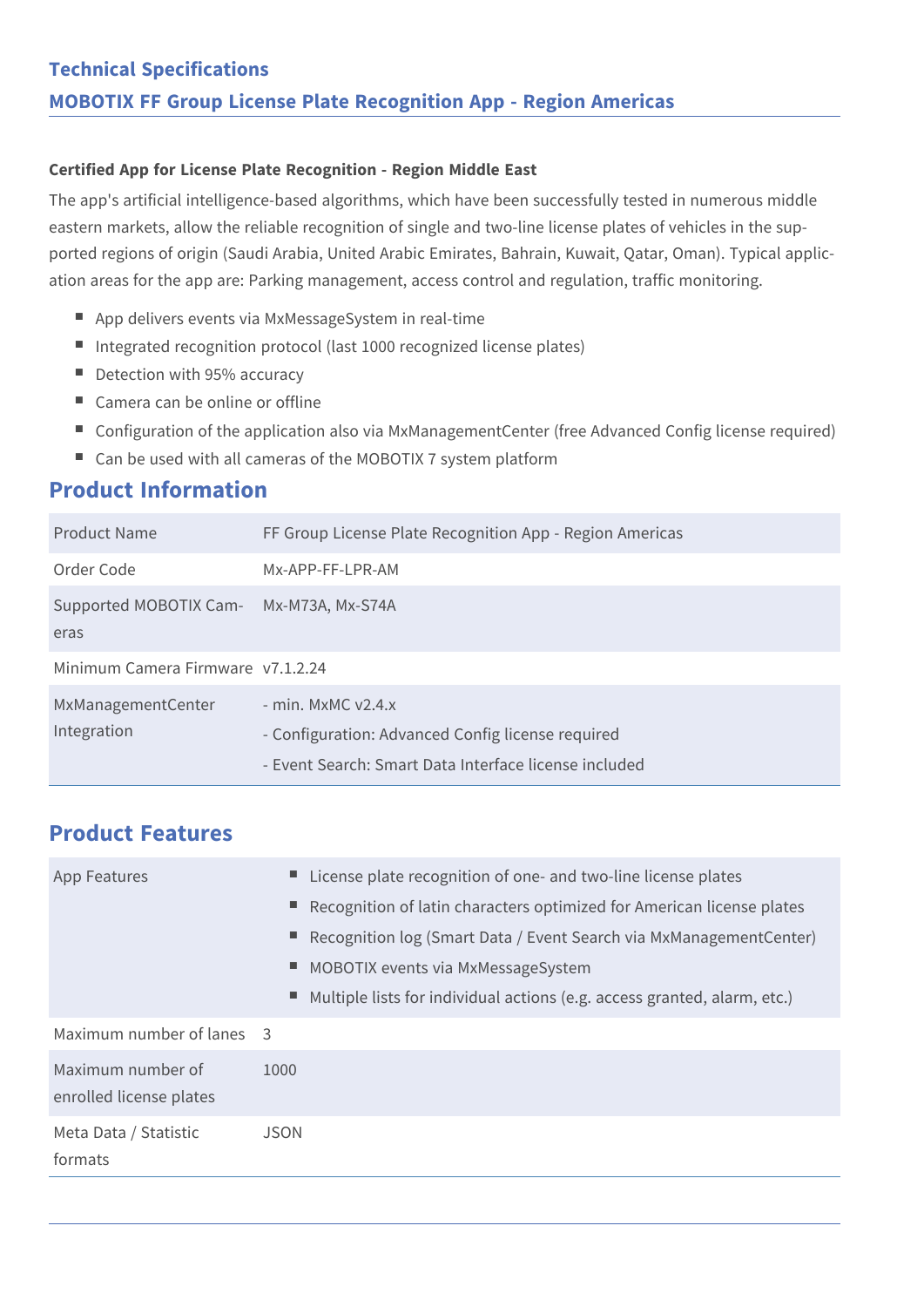## **Technical Specifications MOBOTIX FF Group License Plate Recognition App - Region Americas**

| <b>Trial License</b>           | 30-day trial license pre-installed                                                                 |
|--------------------------------|----------------------------------------------------------------------------------------------------|
| MxMessageSystem sup-<br>ported | Yes                                                                                                |
| Integration interfaces         | - 3rd party integration via HTTP(S) Post and TCP messages<br>- compare supported camera interfaces |
| <b>MOBOTIX Events</b>          | Yes                                                                                                |
| <b>ONVIF Events</b>            | Yes (Generic message event)                                                                        |

## **Supported Regions**

| Supported license plates / | see https://community.mobotix.com/t/ff-group-lpr-app-region-america-sup- |
|----------------------------|--------------------------------------------------------------------------|
| countries                  | ported-license-plates-countries/3293                                     |

## **Scene Requirements**

| License Plate Width          | min. 130p    |
|------------------------------|--------------|
|                              | max. 300px   |
| Maximum Vertical Angle       | $30^{\circ}$ |
| Maximum Horizontal Angle 30° |              |
| Maximum Tilt Angle           | $5^{\circ}$  |

## **Technical App Specifications**

| Synchronous / Asyn-<br>chronous App | synchronous                                                          |
|-------------------------------------|----------------------------------------------------------------------|
| other apps                          | Simultaneous execution of Yes (considering performance requirements) |
| Accuracy                            | min. 95% (considering scene requirements)                            |
| Processed framerate                 | typ. $10$ fps                                                        |
| Detection time                      | typ. 80ms (one lane)<br>typ. 120ms (two lanes)                       |